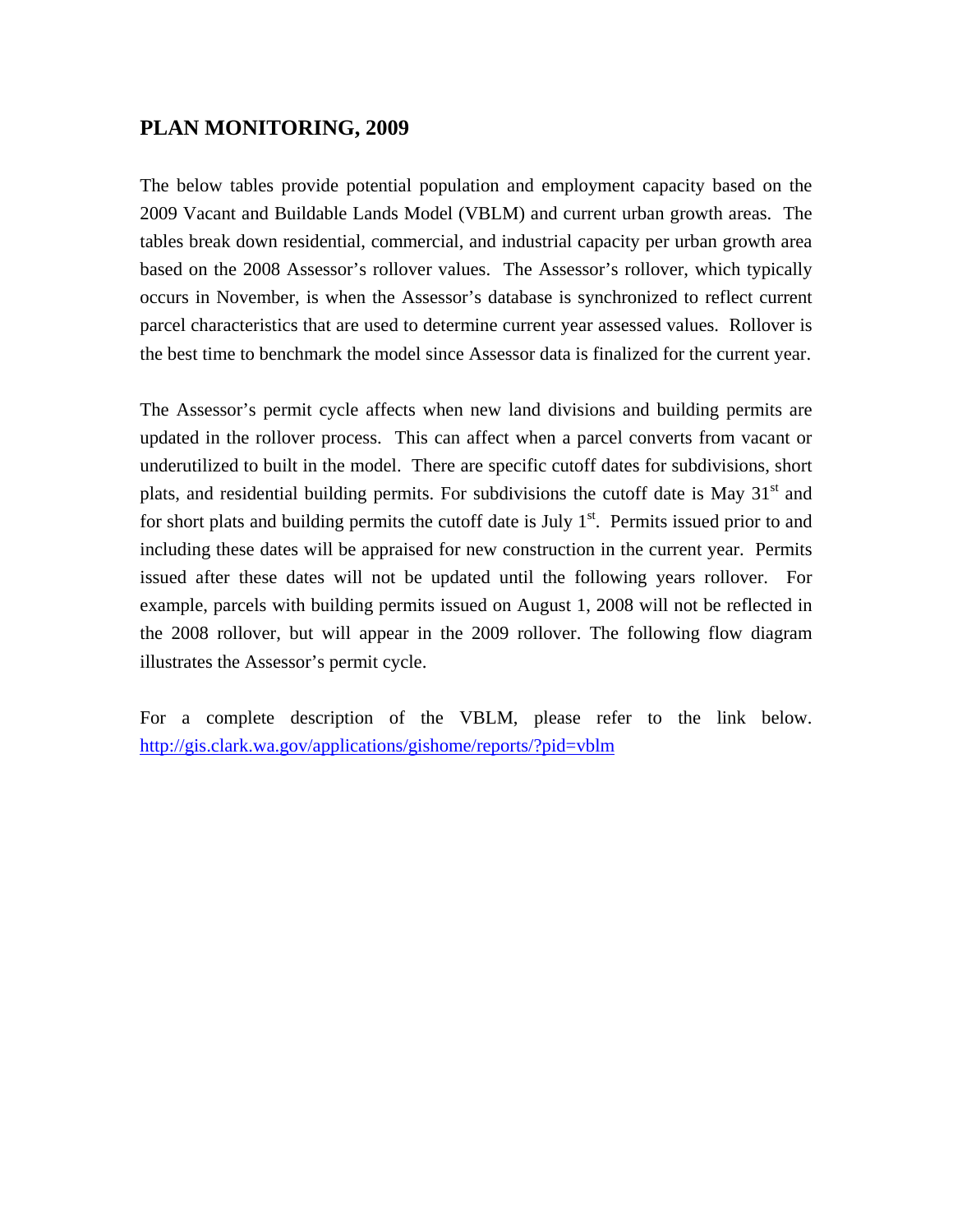

Based on the 2009 VBLM the data below indicates that countywide there are 8,736 net buildable residential acres with a capacity of 161,635 residents; 4,500 net buildable commercial acres with an employment capacity of 90,008 and 3,288 net buildable industrial acres with an employment capacity of 29,594.

NOTE: In 2008, the City of Vancouver annexed Section 30, which explains the decrease in commercial acres and increase in industrial acres.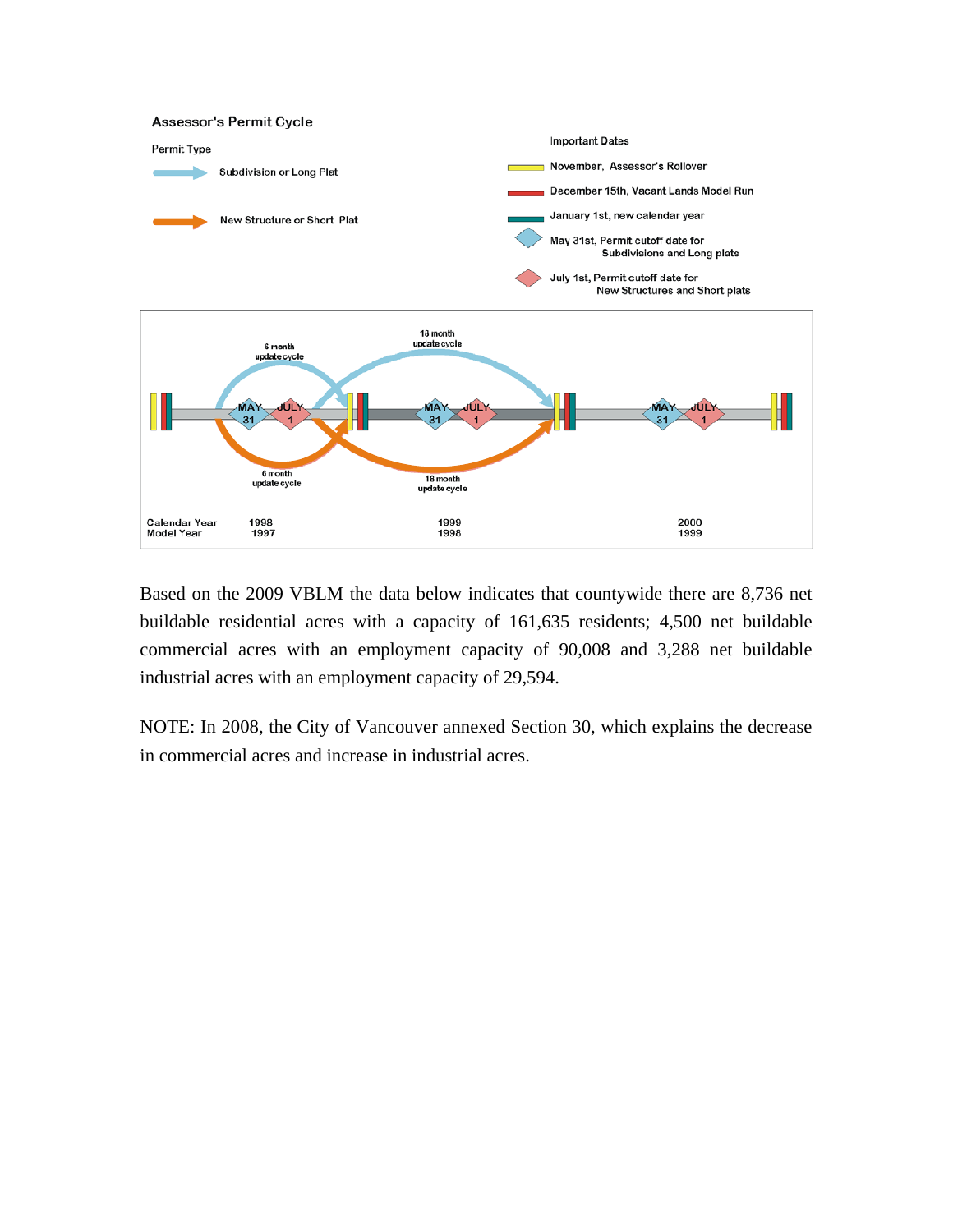| Residential UGA Capacity Analysis, 2009 VBLM |                    |                                                |                |                  |              |           |                    |  |
|----------------------------------------------|--------------------|------------------------------------------------|----------------|------------------|--------------|-----------|--------------------|--|
|                                              | <b>VBLM</b>        | Will Not Convert   Infrastructure  Developable |                |                  | Housing      | Units per | <b>Capacity in</b> |  |
|                                              | <b>Gross Acres</b> | <b>Acres</b>                                   | <b>Acres</b>   | <b>Net Acres</b> | <b>Units</b> | Acre      | <b>Population</b>  |  |
| <b>Battle Ground</b>                         |                    |                                                |                |                  |              |           |                    |  |
| City                                         | 1,363              | 561                                            | 221            | 581              | 5,224        | 9.0       | 13,531             |  |
| <b>UGA</b>                                   | 1,348              | 488                                            | 235            | 625              | 4,215        | 6.7       | 10,916             |  |
| Total                                        | 2,711              | 1,049                                          | 456            | 1,206            | 9,439        | 7.8       | 24,447             |  |
| Camas                                        |                    |                                                |                |                  |              |           |                    |  |
| City                                         | 1,629              | 634                                            | 276            | 720              | 4,176        | 5.8       | 10,816             |  |
| <b>UGA</b>                                   | 522                | 206                                            | 87             | 228              | 1,524        | 6.7       | 3,948              |  |
| Total                                        | 2,152              | 841                                            | 363            | 948              | 5,700        | 6.0       | 14,764             |  |
| La Center                                    |                    |                                                |                |                  |              |           | $\Omega$           |  |
| City                                         | 175                | 66                                             | 30             | 79               | 345          | 4.4       | 893                |  |
| <b>UGA</b>                                   | 846                | 344                                            | 139            | 363              | 1,880        | 5.2       | 4,870              |  |
| Total                                        | 1,021              | 410                                            | 169            | 441              | 2,225        | 5.0       | 5,763              |  |
| Ridgefield                                   |                    |                                                |                |                  |              |           |                    |  |
| City                                         | 1,849              | 731                                            | 310            | 808              | 5,646        | 7.0       | 14,622             |  |
| <b>UGA</b>                                   | 1,004              | 406                                            | 166            | 432              | 3,457        | 8.0       | 8,954              |  |
| Total                                        | 2,853              | 1,137                                          | 475            | 1,240            | 9,103        | 7.3       | 23,575             |  |
| <b>Three Creeks</b>                          |                    |                                                |                |                  |              |           | $\Omega$           |  |
| City                                         | $\theta$           | $\overline{0}$                                 | $\overline{0}$ | $\overline{0}$   | $\Omega$     | 0.0       |                    |  |
| <b>UGA</b>                                   | 4,656              | 1,751                                          | 800            | 2,105            | 15,226       | 7.2       | 39,436             |  |
| Total                                        | 4,656              | 1,751                                          | 800            | 2,105            | 15,226       | 7.2       | 39,436             |  |
| <b>Vancouver</b>                             |                    |                                                |                |                  |              |           |                    |  |
| City                                         | 1,504              | 499                                            | 277            | 727              | 6,326        | 8.7       | 16,383             |  |
| <b>UGA</b>                                   | 3,078              | 1,014                                          | 568            | 1,496            | 10,629       | 7.1       | 27,529             |  |
| Total                                        | 4,581              | 1,513                                          | 845            | 2,223            | 16,955       | 7.6       | 43,912             |  |
| Washougal                                    |                    |                                                |                |                  |              |           |                    |  |
| City                                         | 653                | 253                                            | 110            | 290              | 1,725        | 5.9       | 4,468              |  |
| <b>UGA</b>                                   | 548                | 207                                            | 94             | 247              | 1,890        | 7.7       | 4,894              |  |
| Total                                        | 1,201              | 460                                            | 205            | 537              | 3,615        | 6.7       | 9,362              |  |
| <b>Yacolt</b>                                |                    |                                                |                |                  |              |           | $\Omega$           |  |
| City                                         | 54                 | 11                                             | 12             | 31               | 125          | 4.0       | 323                |  |
| <b>UGA</b>                                   | 10                 | 3                                              | $\overline{c}$ | 5                | 20           | 4.0       | 53                 |  |
| Total                                        | 63                 | $\overline{13}$                                | 14             | 36               | 145          | 4.0       | 376                |  |
| <b>Grand Total</b>                           | 19,237             | 7,175                                          | 3,327          | 8,736            | 62,408       | 7.1       | 161,635            |  |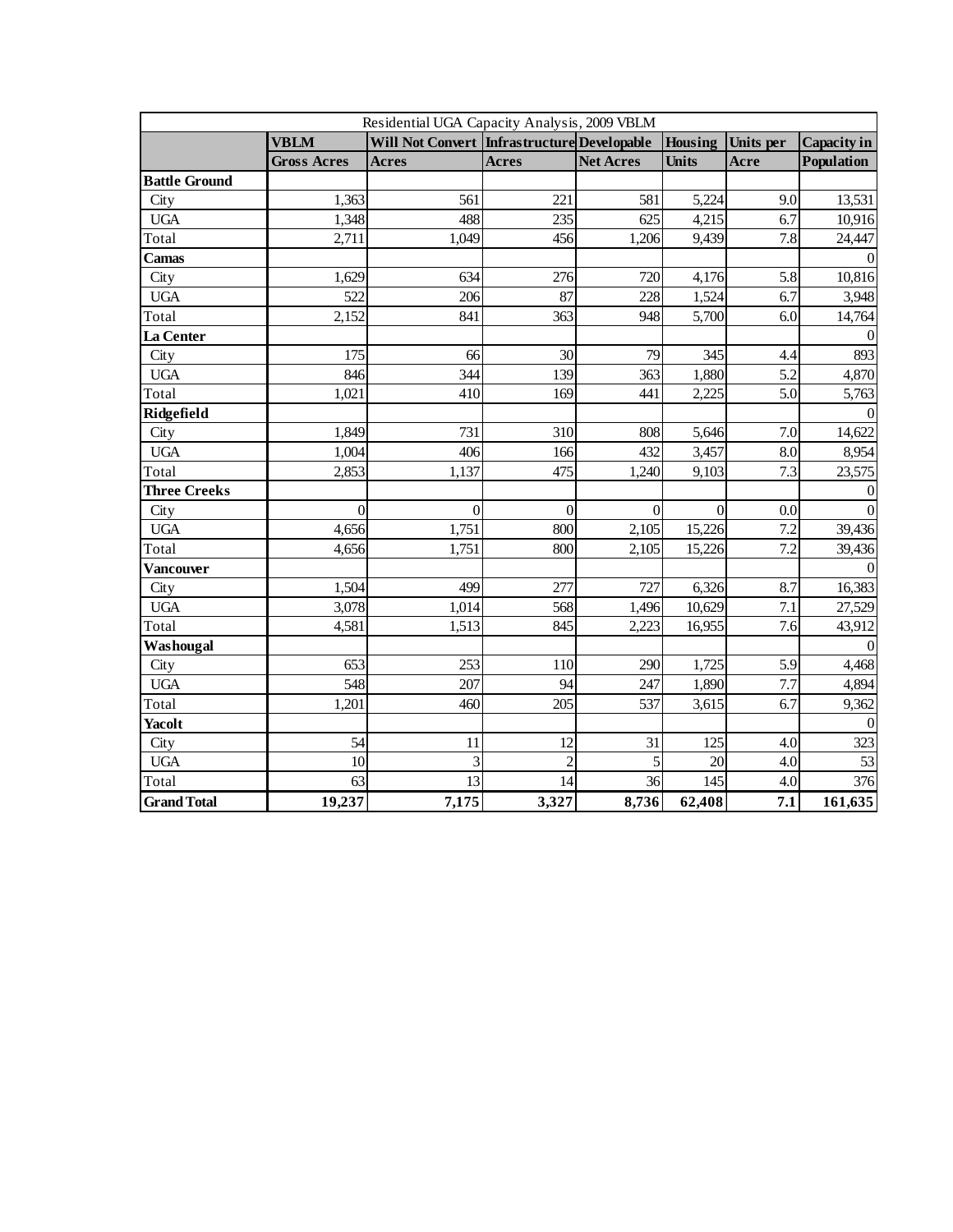| Commercial UGA Capacity Analysis, 2009 VBLM |                    |                                                |                          |                  |                 |  |  |
|---------------------------------------------|--------------------|------------------------------------------------|--------------------------|------------------|-----------------|--|--|
|                                             | <b>VBLM</b>        | Will Not Convert   Infrastructure  Developable |                          |                  | <b>Jobs</b>     |  |  |
|                                             | <b>Gross Acres</b> | <b>Acres</b>                                   | <b>Acres</b>             | <b>Net Acres</b> |                 |  |  |
| <b>Battle Ground</b>                        |                    |                                                |                          |                  |                 |  |  |
| City                                        | 675                | 102                                            | 144                      | 429              | 8,572           |  |  |
| <b>UGA</b>                                  | 215                | 20                                             | 49                       | 146              | 2,921           |  |  |
| Total                                       | 889                | 122                                            | 193                      | 575              | 11,494          |  |  |
| Camas                                       |                    |                                                |                          |                  |                 |  |  |
| City                                        | 1,477              | 171                                            | 327                      | 980              | 19,598          |  |  |
| <b>UGA</b>                                  | 82                 | 12                                             | 17                       | 52               | 1,043           |  |  |
| Total                                       | 1,559              | 183                                            | 344                      | 1,032            | 20,641          |  |  |
| La Center                                   |                    |                                                |                          |                  |                 |  |  |
| City                                        | 9                  | 1                                              | $\overline{c}$           | 6                | 120             |  |  |
| <b>UGA</b>                                  | 96                 | $\overline{4}$                                 | 23                       | 69               | 1,375           |  |  |
| Total                                       | 105                | 5                                              | 25                       | 75               | 1,495           |  |  |
| Ridgefield                                  |                    |                                                |                          |                  |                 |  |  |
| City                                        | 839                | 109                                            | 183                      | 547              | 10,947          |  |  |
| <b>UGA</b>                                  | 83                 | 9                                              | 19                       | 56               | 1,115           |  |  |
| Total                                       | 922                | 118                                            | 201                      | 603              | 12,062          |  |  |
| <b>Three Creeks</b>                         |                    |                                                |                          |                  |                 |  |  |
| City                                        | $\boldsymbol{0}$   | $\boldsymbol{0}$                               | $\boldsymbol{0}$         | $\mathbf{0}$     | $\vert 0 \vert$ |  |  |
| <b>UGA</b>                                  | 1,074              | 99                                             | 244                      | 731              | 14,619          |  |  |
| Total                                       | 1,074              | 99                                             | 244                      | 731              | 14,619          |  |  |
| Vancouver                                   |                    |                                                |                          |                  |                 |  |  |
| City                                        | 537                | 21                                             | 129                      | 387              | 7,743           |  |  |
| <b>UGA</b>                                  | 994                | 95                                             | 225                      | 675              | 13,492          |  |  |
| Total                                       | 1,531              | 115                                            | 354                      | 1,062            | 21,235          |  |  |
| Washougal                                   |                    |                                                |                          |                  |                 |  |  |
| City                                        | 51                 | 5                                              | 12                       | 35               | 695             |  |  |
| <b>UGA</b>                                  | 535                | 32                                             | 126                      | 378              | 7,559           |  |  |
| Total                                       | 586                | 36                                             | 138                      | 413              | 8,254           |  |  |
| Yacolt                                      |                    |                                                |                          |                  |                 |  |  |
| City                                        | 14                 | $\boldsymbol{0}$                               | $\overline{\mathcal{L}}$ | 11               | 209             |  |  |
| <b>UGA</b>                                  | $\overline{0}$     | $\overline{0}$                                 | $\overline{0}$           | $\theta$         | $\Omega$        |  |  |
| Total                                       | 14                 | $\overline{0}$                                 | $\overline{4}$           | 11               | 209             |  |  |
| <b>Grand Total</b>                          | 6,680              | 678                                            | 1,501                    | 4,500            | 90,008          |  |  |